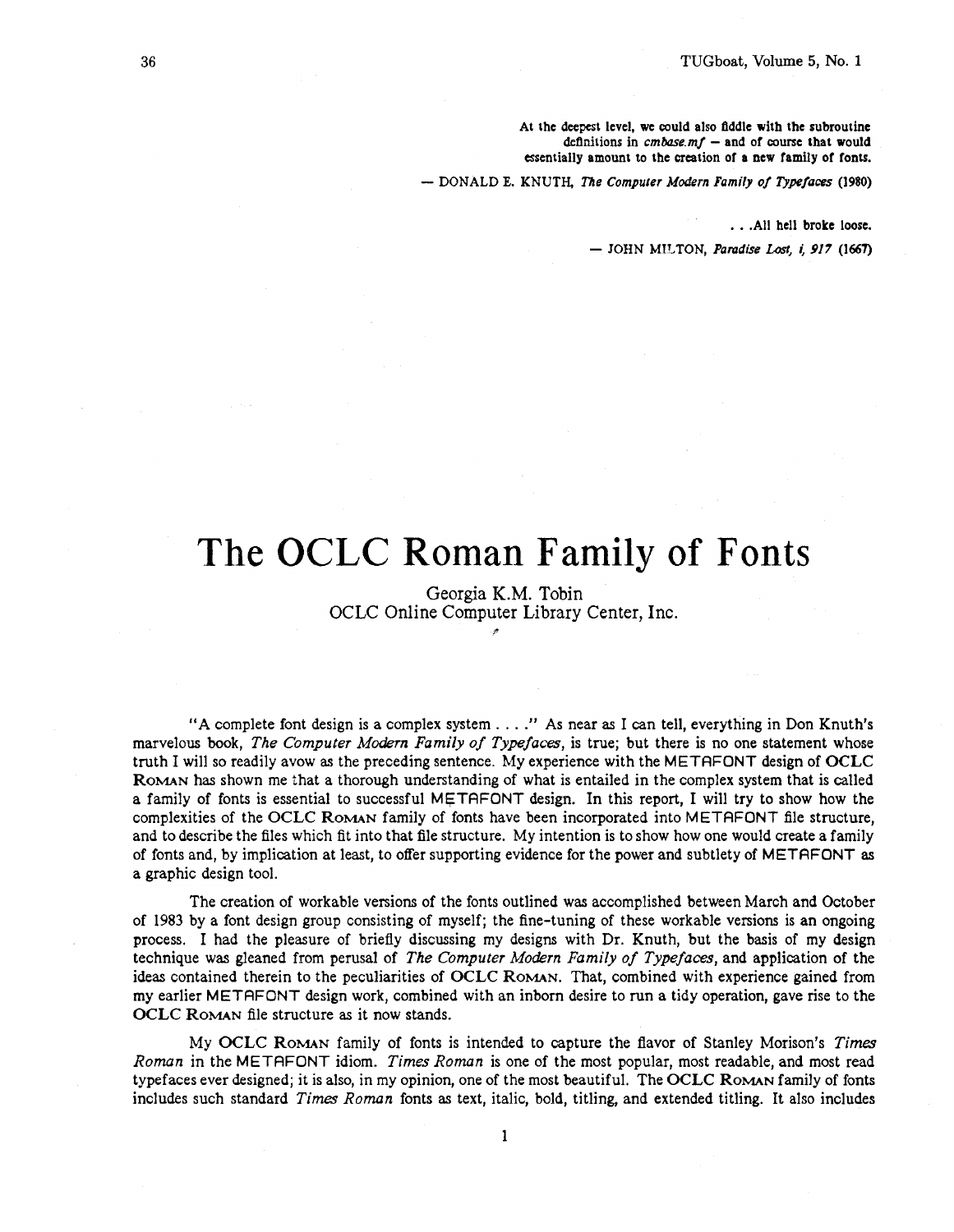a complete symbols font, an italic font suitable for typesetting mathematics, and an extensible font (i.e., one whose characters can grow as required by the formula being set) consistent with Dr. Knuth's Computer Modem fonts. Furthermore, there are fonts suitable for typesetting text in Cyrillic or in Greek.

The first point I want to stress is the breadth of the concept of a METAFONT family of fonts, a system about which the following statements are true:

The fonts which make up a family of fonts are clearly distinguishable from one another, yet all share certain common traits which identify them as members of that family of fonts.

The characters which make up a font are clearly distinguishable from one another, yet all share certain common traits which identify them as members of that font.

The structural components which make up the characters in a font are clearly distinguishable from one another, yet all share certain common traits which permit them to be integrated into a distinguishable character of a distinguishable font of a distinguishable family of fonts.

The single, particular character thus created must be capable of being simultaneously the *specific* representation of a particular character in a particular font of a particular family of fonts, and a *general* template for that particular character at any point size and at any resolution.



Figure 1. The Hierarchy in a Family of Fonts

My experience with OCLC **ROMAN** has indicated that this rather tall order may be filled by:

- 1. Attention to the hierarchical relationship of characters to fonts toa family of fonts in theM ETAFONT file structure;
- 2. Attention to the niceties of the particular level in the hierarchy with which a file is concerned; that is, a "font" level file should take care of "font" level detail, not "family" level detail or "character" level detail.

The file structure of OCLC ROMAN corresponds to this hierarchy. *Base. mf* takes care of details at the "family of fonts" level. It contains the definitions and subroutines used by each and evey character in each and every font of the OCLC **ROMAN** family; it also contains subroutines available to each and every character, though these subroutines may not be needed to depict a given form.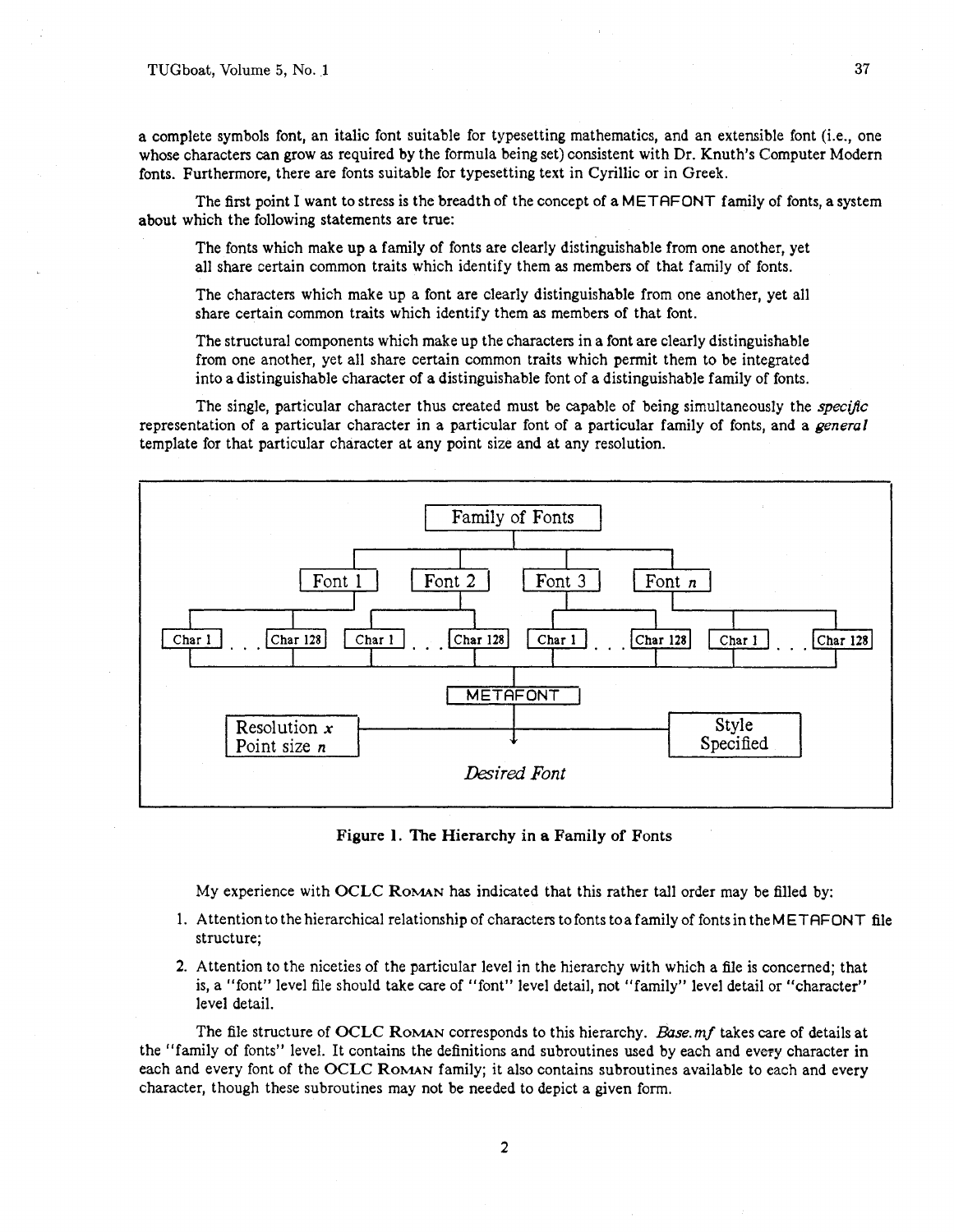Four files take care of details at the "font" level. The first of these is the name of the style of **OCLC ROMAN** to be constructed, e.g. text.mf, italic.mf, bold.mf, etc. This file assigns values to a number of variables, including: the heights of upper- and lower-case letters; the various pens used in drawing the font; the amount of intercharacter spacing in the font; and the amount of slant in the font. This font.mf file calls the appropriate font setwidths. mf file, which allows the designer to assign values for the width of the main body of the character and of the right and left sidebearings for each character in a particular font. Font-ligatures. mf provides METAFONT with some critical information on the proper kerning of the font and what ligatures (if any) are used. Equally important, it gives the font's T<sub>F</sub>Xinfo. This consists of at least seven parameters which control such critical items as interword spacing, shrink and stretch, and slant per point. The fourth file, font switch.mf, merely specifies the characters that will make up the font.

At the "character" level of detail, we have the character routines for the font. Each of these is a short program (usually twenty to fifty lines of METAFONT code) which describes a particular character in a general way; that is, it describes the character in terms such that METAFONT may draw it at any point size and for any resolution.

We need to consider with some care how these files interact. I shall attempt to do this by starting at the "top," at the family of fonts level of detail, and working my way downward to the individual character level, showing where we obtain the information we require along the way. Let us therefore take a long, hard look at base.mf.

The first small bit of base. mf contains the METAFONT code which takes care of various housekeeping tasks. These values hold for the entire **OCLC ROMAN** family. Mode is a value assigned by the designer, which must be shared by each font in a family of fonts, because it sets up the values of two factors used throughout METAFONT's computations: *pixelshoriz* and *pixelsvert*. These represent, respectively. the number of pixels oriented horizontally and the number of pixels oriented vertically, and they control the resolution of the output which is produced. The next big chunk of code in base. mf is a subroutine called roman begin. mf. This code pertains to the font level. It provides METAFONT with such crucial information as what point size of font is to be designed, what sort of grid the font will be designed upon, and what sorts of pens will be used. My insistence upon "sorts of" in the final two clauses of the preceding sentence is not some stylistic penchant for vagueness, but an accurate representation of what base. mf does. For though, as I mentioned, base.mf is the largest and most complex **OCLC ROMAN** file read by METAFONT, without additional instructions from the designer it will draw absolutely nothing. (Its saving grace, of course, is that, with the proper additional instructions, it is quite a prolific draftsman.)

As an example, let us consider the way in which the grid upon which **OCLC ROMAN** characters are designed is defined by base.mf. The code for the two routines that accomplish this is shown in Figure 2. We draw six horizontal lines of uniform length at 1) the lowest point which characters with non-rounded descenders reach  $(-d)$ ; 2) the baseline upon which all characters sit (0); 3) the greatest height which lower-case characters without ascenders reach  $(m)$ ; 4) the greatest height which nonrounded upper-case letters reach (h); 5) the greatest height which rounded upper-case letters reach (topp, i.e.  $h + v_0$ ); and 6) the lowest point which characters with rounded descenders reach (bott, i.e.  $-d - v$ ). Only the y value of the baseline is nonnegotiable; all the other y values mentioned in the preceding sentence vary from font to font, and are passed to this routine from whichever font.mf file the designer has specified. Each of these six lines starts at  $x = 0$  and ends at  $x = r$ , where r is the width of an individual character which varies from character to character and is passed to this routine from whichever font setwidths.mf file the designer has specified. The grid is completed by drawing two vertical lines from the highest point to the lowest point, one at  $x = 0$ and one at  $x = r$ .

The important point to notice here is not the mechanics of constructing the **OCLC ROMAN** grid, but the way in which a METAFONT subroutine provides for both the underlying coherence of a family of fonts and the unique qualities of a particular font and character. That is, the grid always extends from  $h + v\text{o}$ to  $-d - v_0$ , but the particular values of h, d, and *w* vary according to design considerations.

Thus far, we have discussed that portion of base mf which pertains to each and every character in a given font. All of the remaining subroutines in base.mf provide rote ways to draw certain common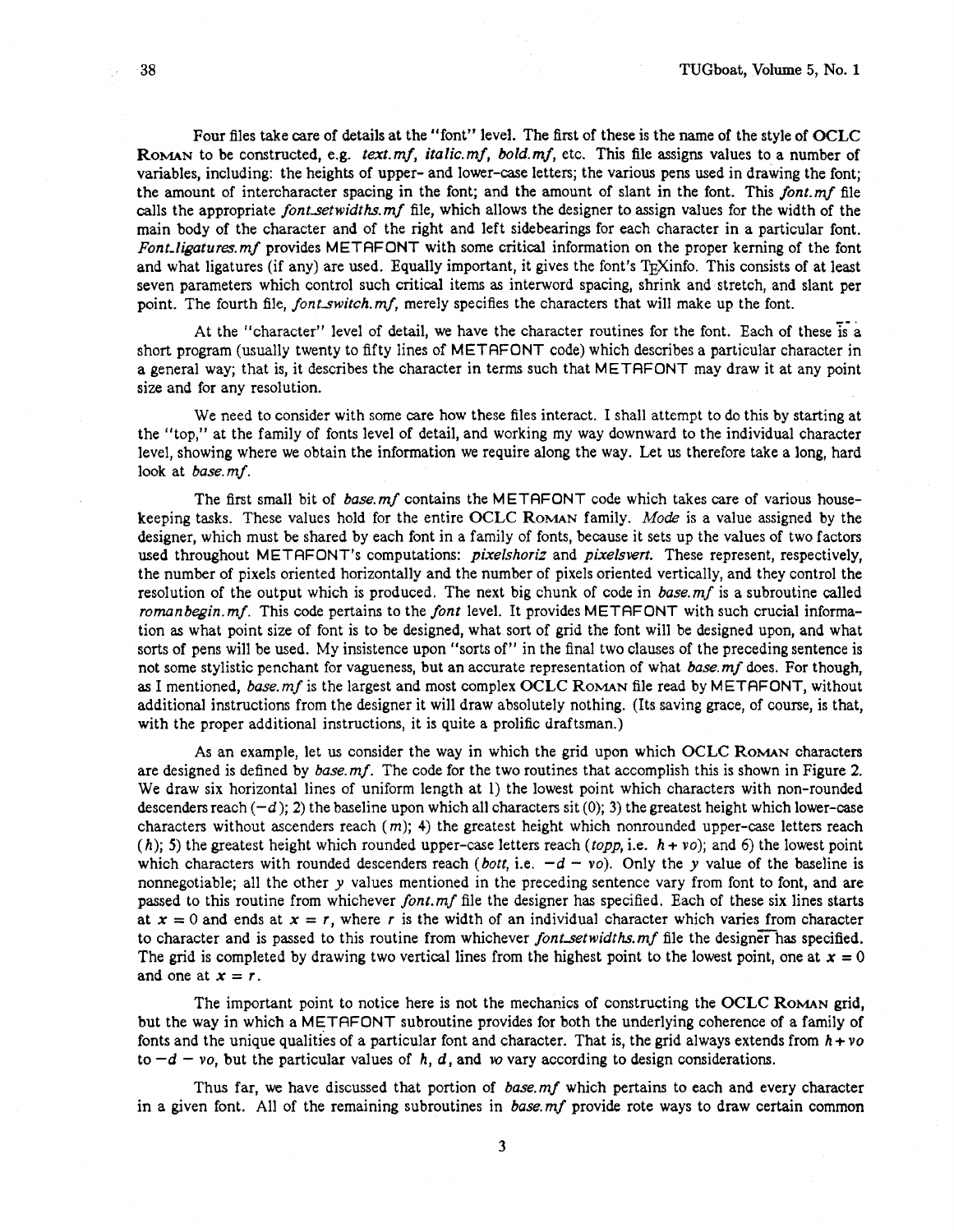features of individual characters. These move down a level in the hierarchy from the first part of base. mf, but provide the same flexibility at that level. That is, they allow for both the individuality of a font and the similarity of a family of fonts.

subroutine *box*: new offset; offset=  $0$ ; no drawtrace; no proofmode; new topp, bott, leftt, rightt;  $topp=h+vo; bott = -d-vo;$  $x_1 = x_3 = x_5 = x_7 = x_9 = x_{11} = x_{13} = left$ ;  $x_2 = x_4 = x_6 = x_8 = x_{10} = x_{12} = x_{14} =$ rightt;  $y_1 = y_2 = -d;$ cpen; 1 draw 1 . .2  $y_3 = y_4 = 0;$ draw 3 . . 4;  $y_5 = y_6 = m$ ; draw 5 . . *6;*   $y_7 = y_8 = h;$ draw 7 . . 8;  $y_9 = y_{10} = topp$ ; draw 9 . . 10;  $y_{13} = y_{14} = bott;$ draw 13 . . 14; trxy 0; if italcorr> 0:  $x_{19} = x_{20} = right + italcorr\cdot pixelshort$ ;  $y_{19} = \text{topp}$ ;  $y_{20} = 0$ ; **fi;**  trxy pixelsvert .pixelshoriz.slant; call unitlines subroutine *unitlines*:  $y_1 = topp$ ;  $y_2 = bott$ ; cpen; new  $x_1, x_2$ ;  $x_1 = x_2 = 0$ ; draw 1. . 2; % left new  $x_1, x_2$ ;  $x_1 = x_2 = r$ ; draw 1... 2; %right



Figure 2. "Font Level" subroutine from *base.mf* and the grid it draws

Let me backtrack for just a bit to enlarge on what I mean. One of the first things that we notice when contemplating the design of a Times Roman-like font is that we will need to draw rather a lot of serifs. In fact, we will need (among others) strictly *horizontally* oriented serifs which extend to either the right or the left of the letter's stem, or to both the right and the left of the stem, and strictly vertically oriented serifs, which extend either upwards or downwards from the bar, or both upwards and downwards from the bar. We will also need several different sorts of sloped serifs. By describing ways to draw these various serifs in subroutines in base. **mf,** we have a way to both preserve the inherent "Times Roman-ness" of each and to allow a particular serif to look right for a given style of a given letter at a given point size. To better understand how this is done, let us consider *symmhserif*, the subroutine for a horizontally oriented serif which extends to both the right and the left of the letter's stem at either the top or the bottom of a stem.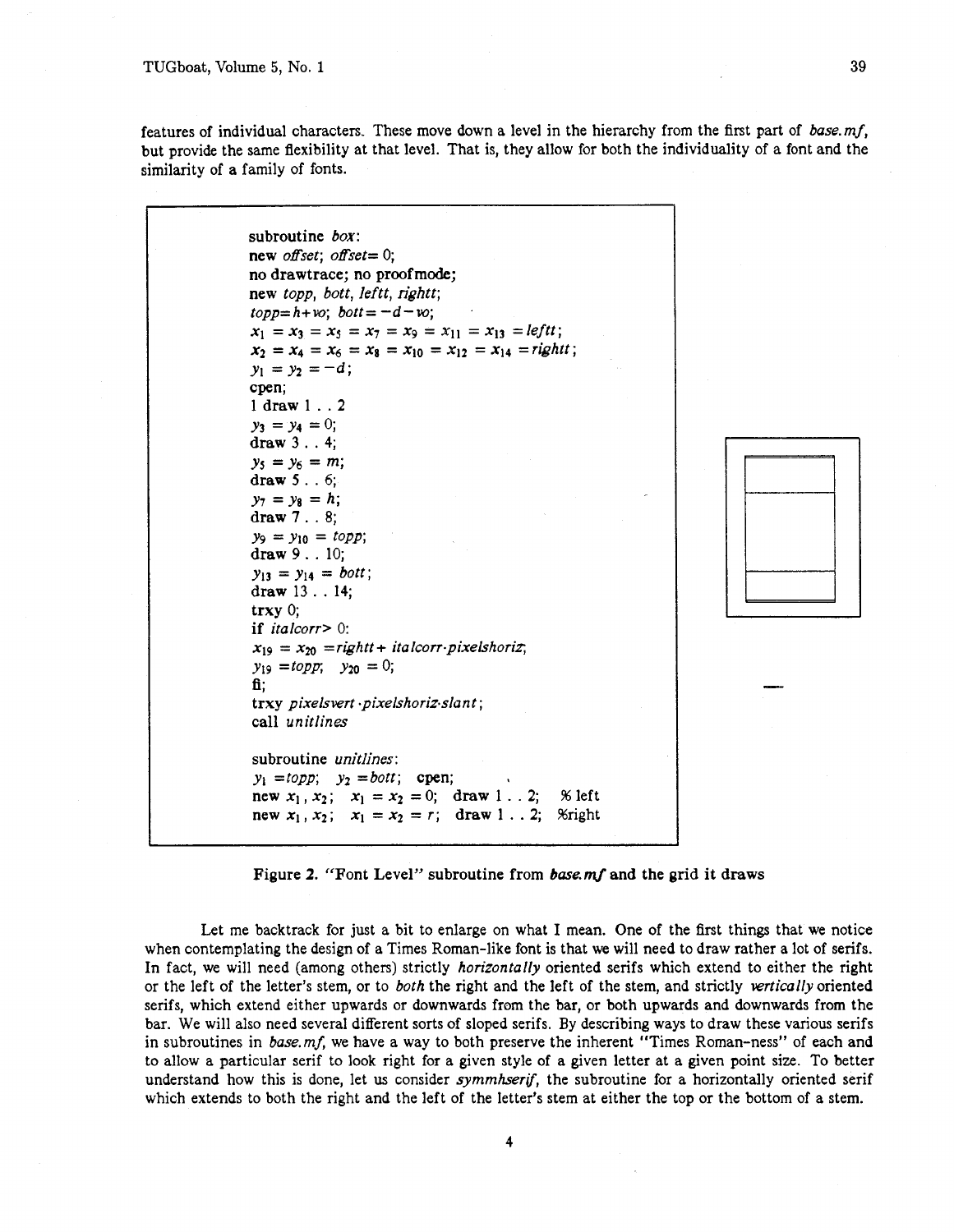Whatever routine calls *symmhserif* must pass it four arguments. *Midedge* is the point exactly half way between the leftmost and rightmost points on the serif at its topmost (for a top-of-stem serif) or bottommost (for a bottom-of-stem serif) point. *Joinstem* is the point in the middle of the stem as high **as** the point at which the serif joins the stem. If y<sub>joinstem</sub> is less than y<sub>midedge</sub>, *symmhserif* knows that it is dealing with a top-of-stem serif; if  $y_{joinstein}$  is greater than  $y_{midege}$ , it is dealing with a bottom-of-stem serif. *Stempen* is the name of the horizontal pen with which the stem to which this serif is to be connected is drawn. *Serifwd*  is the width of the serif.

Fortified with this knowledge, *symmhserif'*s plodding brain proceeds in the following manner: (See Figure 3 to follow along.)

I will draw the portion of the serif which extends to the left of the stem first. I will do that in the following way. I will define a point 1 on the leftmost edge of the stem and **as** high *as* the point *midedge.* I will define a point 2 on the leftmost edge of the stem and **as** high *as* the point *joinstem.* I will define a point 3 which lies to the left of the middle of the stem by a distance equal to one half the total width of the serif and as high *as* the point *midedge.* I will define a point 4 which is the same distance to the left of the middle of the stem **as** 3 but which is eithet a minimal pen height *above* the point *midedge* (if I'm drawing a bottom-of-stem serif) or a minimal pen height *below*  the point *midedge* (if I'm drawing a top-of-stem serif). I will define a point 5 which lies one half of the way from point 1 to point 3 and is **as** high **as** point 3. I will define a point 6 which lies on a concave curve between points 4 and 2; the arc of this curve I know from the value of *brangle,* which I got from this particular font's *font. mf* jle.

Now, I am reudy to draw. I will **use** a circular pen one pixel in diameter. I fill in the entire area bounded by the curve from 4 to 2 and the segment from 3 to 1. That takes care of the serif to the left side of the stem.

Now, I use a horizontal pen of size *stempen* to extend the stem to the bottom of the serif.

Now, I am ready to draw the portion of the serif which extends to the right of the stem. I will do that in the following way. I will define a point 7 on the rightmost edge of the stem and **as** high *as* the point *midedge.* I will define a point 8 on the rightmost edge of the stem and **as** high *as* the point *joinstern* I will define a point 9 which lies to the right of the middle of the stem by a distance equal to one half the total width of the serif and **as** high *as* the point *midedge* I will define a point 10 which is the same distance to the right of the middle of the stem **as** 9 but which is either a minimal pen height above the point *midedge* (if I'm drawing a bottom-of-stem serif) or a minimal pen height *below* the point *midedge* (if I'm drawing a top-of-stem serif). I will define a point 11 which lies one half of the way from point 7 to point 9 and is **as** high **as** point 9. 1 will define a point 12 which lies on a concave curve between points 10 and 8; the arc of this curve I know from the value of *brangle,* which I got from this particular font's *font.mf* file.

Now, I am reudy to draw that side of the serif. I will use a circular pen one pixel in diameter. I fill in the entire areu bounded by the curve from 10 to 8 and the segment from 9 to 7. That takes care of the serif to the right side of the stem, and I'm all done.

It is clear enough that having the subroutine *symmhertf* will spare us the task of cranking out all that code every time we want a serif; but it does more, too. Values which are defined in a font's *style.mf*  file are used in *symmhserif,* both explicitly (e.g. *brangle)* and implicitly (e.g. *serifwd* is calculated from *'Stondarciserfi.* This tends to make any serif look as though it were drawn by the same hand; and that lends underlying stylistic coherence to the entire family of fonts. That coherence is really the whole point of **base.**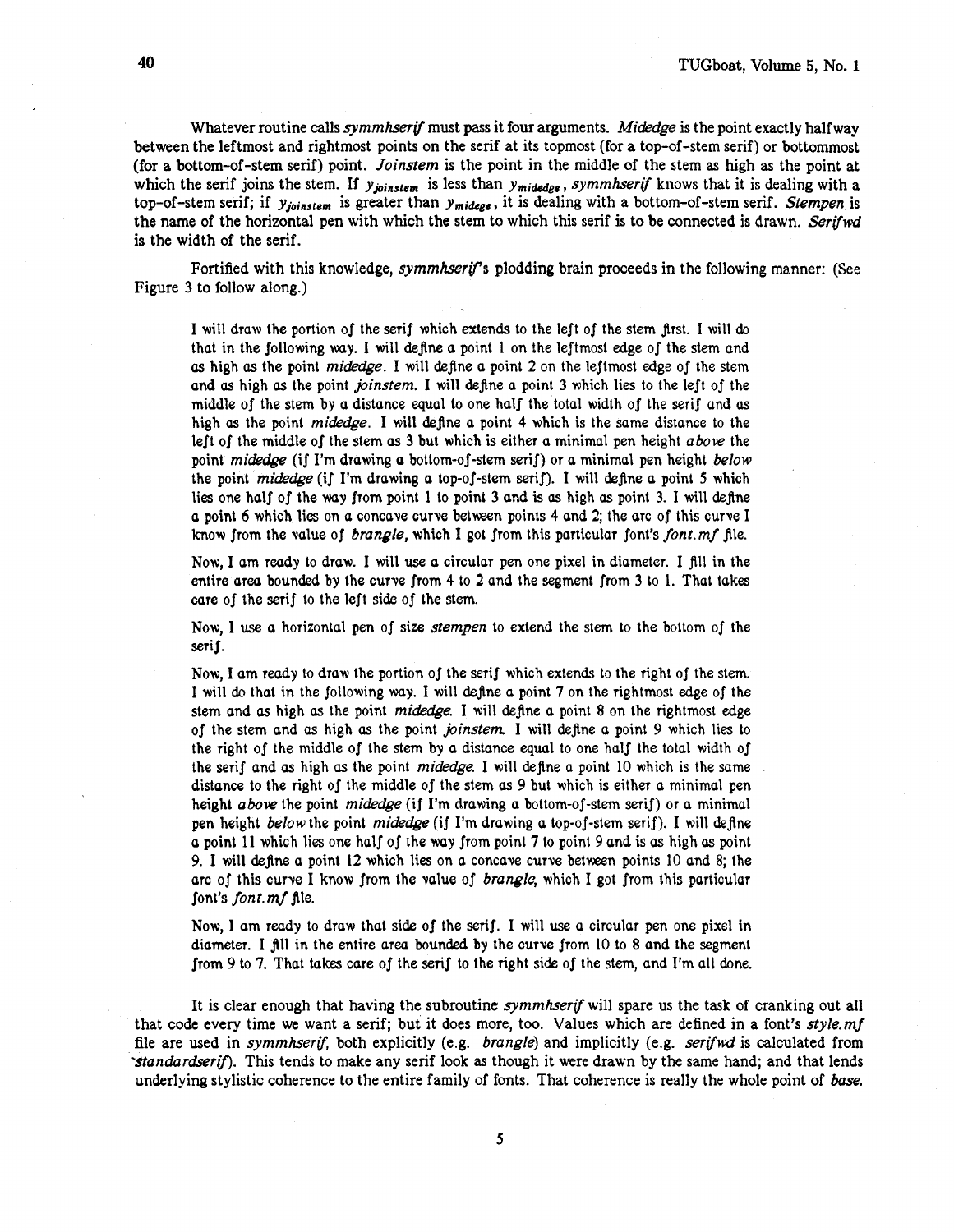subroutine symmhserif (index midedge) (index joinstem)  $(index stem. pen)$  $(var)$  serif wd % This draws a symmetrical horizontal serif cpen; no proofmode; new  $w_{99}$ ;  $w_{99} = (w_{stempen})$ ; call checkpen(99); rt<sub>99</sub>  $x_1$  =good<sub>99</sub> ( $x_{midedeg}$ );  $\text{rt}_{99} x_2 = \text{good}_{99}(x_{\text{ionstem}});$  $y_1 = y_{midedge}$ ;  $y_2 = y_{joinstein}$ ;  $x_3 = x_4 = x_{midedge} - (.5 * r * serifwd);$  $y_3 = y_{midedee}$ ; if  $y_{midedge} > y_{joinstein}$ : top<sub>101</sub>  $y_4 = y_3$ ; else: bot<sub>101</sub>  $y_4 = y_3$ ; fi:  $x_5 = \frac{1}{2}[x_3, x_1]$ ;  $y_5 = y_3;$  $x_6 = 1/b$  rangle[ $x_4, x_2$ ];  $y_6 = 1/b$  rangle[y<sub>2</sub>, y<sub>4</sub>]; cpen;  $1$  ddraw  $3...5...1$ .  $4\{x_2-x_4,0\}$  .  $6\{x_2-x_4, y_2-y_4\}$  .  $2\{0, y_2-y_4\}$ ; hpen; hpenht 1; Wstempen draw midedge... joinstem; If  $t_{\infty}$   $x_7$  =good<sub>29</sub> ( $x_{midedee}$ );  $y_7 = y_{midedge}$ ; If  $t_{99} x_8 = \text{good}_{99}(x_{\text{in}};$  $y_8 = y_{joinstein}$ ;  $x_9 = x_{10} = x_{midedge} + (.5 * r * serifwd);$  $y_9 = y_{midedge}$ ;  $y_{10} = y_4;$  $y_{11} = \frac{1}{2}[x_9, x_7];$  $y_{11} = y_9;$  $x_{12} = 1/b$  rangle[ $x_{10}$ ,  $x_8$ ];  $y_{12} = 1/b$  rangle[ $y_8$ ,  $y_{10}$ ]; cpen;  $1$  ddraw  $9$ ...  $11$ ... 7,  $10\{x_8-x_{10},0\}$  .  $12\{x_8-x_{10}, y_8-y_{10}\}$  .  $8\{0, y_8-y_{10}\}$ ;

## Figure **3.** A "Character Level" subroutine **from** *base.mf*

The deepest level in our family of fonts hierarchy is the character level. At this level, the designer uses information from the other files at higher levels described above to compose a description of a character which at once distinguishes it from other characters in the font, enables it to fit in stylistically with other characters in the font, and, in true METAFONT form, makes it adaptable to other point sizes and resolutions.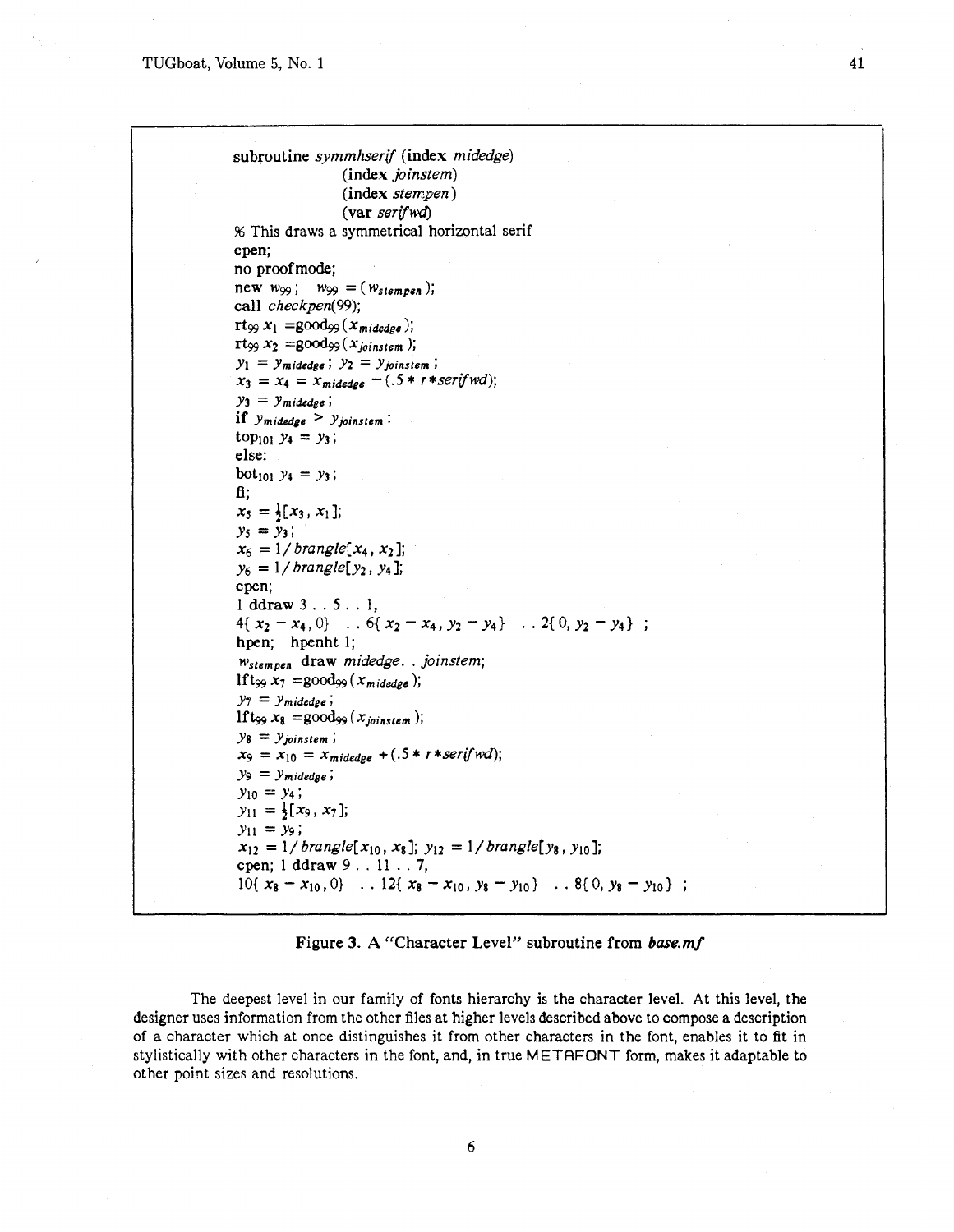"The Letter I" call charbegin(73,ph,0,ph\*slant); cpen; new serif; serif=standardserif/charw;  $x_1 = x_2 = x_3 = x_4 = \text{good}_7(\text{r}/2);$  $y_1 = h$ ;  $y_2 = h$ -serifht;  $y_3 = 0$ ;  $y_4 = 0 +$ serifht; call symmhserif $(1,2,7,$ serif); call symmhserif $(3,4,7,$ serif); hpen; hpenht 1;  $w_7$  draw 2... 4.



Figure 4. A Character Subroutine, and the Character It Draws.

Consider the routine for a capital "I". This is quite a simple routine, and yet even here, there is a lot going on. Standardserif is a value defined in each font's style.mf file: charw is a value calculated in base.mf using information culled from the style-ligature file and the style.mf file. By setting the quotient of these two values equal to the width of the serif passed to *symmhserif* not only in the routine for the letter I but for all letters, the designer is assured that the width of the serifs will be uniform throughout the alphabet. Likewise, the pen  $w_7$  is defined in base.mf using values obtained from the  $style$  mf file; and we know with confidence that the pen will be the same for all letters that share the same definition of  $w_7$ , that is, all letters in a given font.

The upshot of all this interdependence among the various files which make up the font family OCLC ROMAN is this: by carefully designing a basic collection of character forms and carefully setting up the subroutines which support those letter forms, we can exploit the inherent flexibility of our system to produce a limitless number of variations on the typographic theme we have chosen to produce a rich and varied but stylistically coherent family of fonts through skillful manipulation of our files. All of which sounds stirring enough; but we must eschew such generalities for a good long look at how this translates into the nitty-gritty of real fonts.

|            | $\boldsymbol{\vartheta}$  | $\eta$      | $\overline{2}$             | '3                        | $\frac{1}{4}$       | $\mathfrak{c}$ | 6'                        | '7               |                      |
|------------|---------------------------|-------------|----------------------------|---------------------------|---------------------|----------------|---------------------------|------------------|----------------------|
| '00x       | $\Gamma$                  | Δ           | $\Theta$                   | Λ                         | $\Xi$               | п              | Σ                         | T                | $^{\prime\prime}$ Ox |
| 0/x        | $\Phi$                    | Ψ           | U                          | ff                        | fi                  | fl             | ffi                       | $f\!f\!f$        |                      |
| "02x"      | $\mathbf{1}$              | J           | $\hat{\mathbf{x}}$         | $\lambda$                 | $\checkmark$        | ٠              | ۰                         | $\bullet$        | $^{\prime\prime}$ ix |
| '03x       | $\bullet$                 | ß           | æ                          | œ                         | Ø                   | Æ              | Œ                         | Ø                |                      |
| 04x        | $\overline{\phantom{a}}$  | Į           | $\boldsymbol{\mathcal{D}}$ | #                         | \$                  | $\chi$         | &                         | $\mathbf{r}$     | $\frac{\pi}{2}x$     |
| 0.5x       |                           |             | ۰                          | $\ddot{}$                 | ,                   | -              | $\bullet$                 | I                |                      |
| 206x       | 0                         | 1           | 2                          | 3                         | 4                   | 5              | 6                         | $\overline{7}$   | ''3x                 |
| 27x        | 8                         | 9           | ٠<br>$\bullet$             | $\bullet$<br>$\mathbf{r}$ |                     | $=$            | i                         | $\cdot$          |                      |
| '10x       | ۳                         | A           | $\, {\bf B}$               | $\mathsf{C}$              | D                   | $\mathbf E$    | $\boldsymbol{\mathrm{F}}$ | G                | $^{\prime\prime}$ 4x |
| $'$ // $x$ | H                         | $\mathbf I$ | J                          | K                         | L                   | M              | N                         | $\Omega$         |                      |
| '12x       | P                         | Q           | $\, {\bf R}$               | S                         | T                   | U              | V                         | W                | $''$ 5x              |
| '13x       | $\boldsymbol{\mathsf{x}}$ | Y           | Z                          | г                         | $\alpha$            | 1              | $\blacktriangle$          | $\bullet$        |                      |
| '14x       |                           | a           | b                          | c.                        | d                   | e              | $\mathbf f$               | g                | ''6x                 |
| '15x       | ħ                         | i           | j                          | k                         | 1                   | m              | n                         | $\circ$          |                      |
| '16x       | p                         | q           | $\mathbf{r}$               | s.                        | t                   | u              | V                         | W                | "7x                  |
| '17x       | $\mathbf{x}$              | У           | z                          | -                         |                     | n              | $\sim$                    | $\bullet\bullet$ |                      |
|            | $''\,8$                   | و″          | $\overline{K}$             | $^{\prime\prime}$ B       | $^{\prime\prime}$ C | $\overline{p}$ | $^{\prime\prime}$ E       | "F               |                      |

We first produce a standard text font:

Figure 5. OCLC **ROMAN** text **10** point.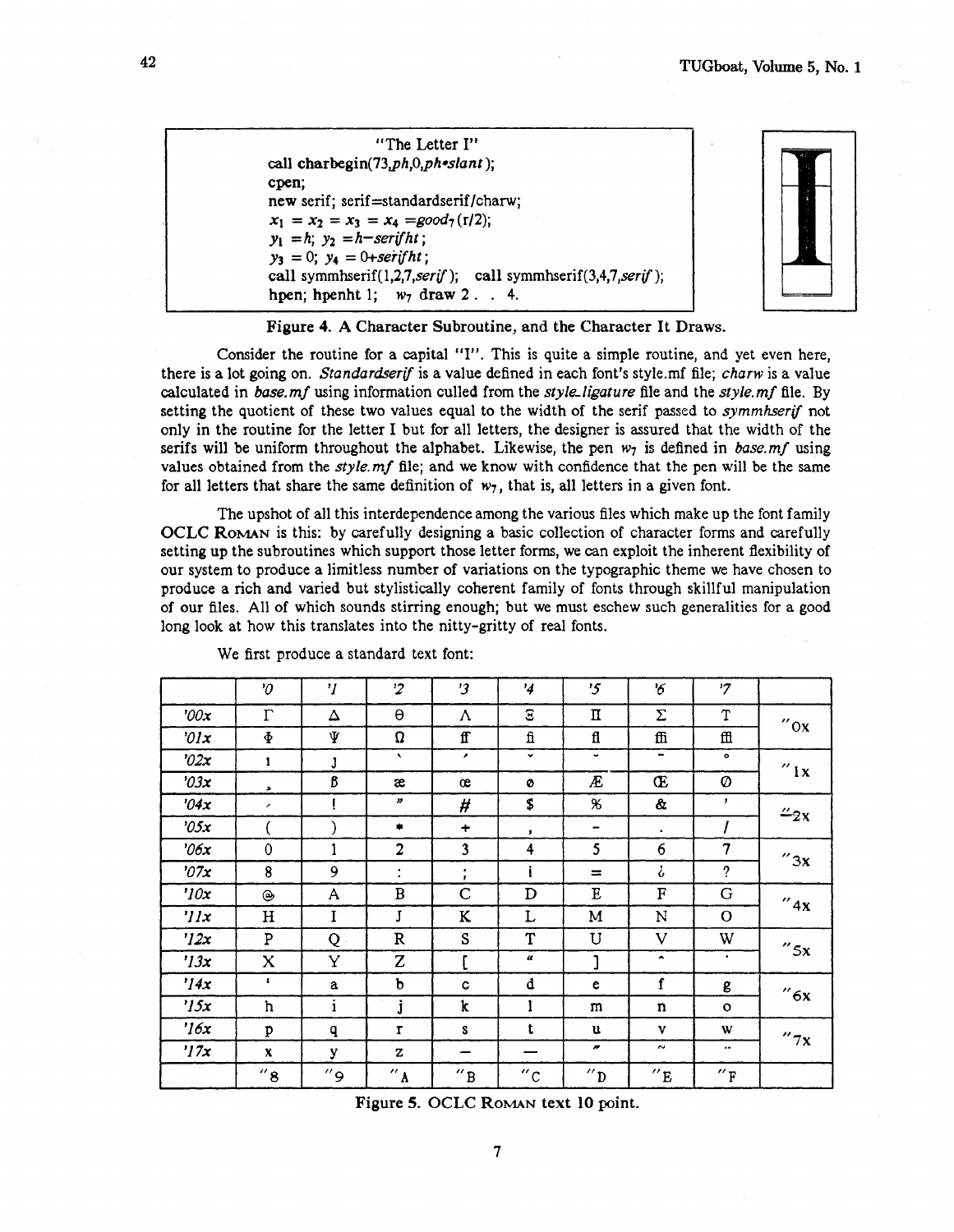|                 | $\boldsymbol{\vartheta}$ | $\mathbf{v}$     | $\overline{2}$      | $\mathbf{3}$           | $\frac{1}{4}$              | '5                         | 6                        | '7                          |                      |
|-----------------|--------------------------|------------------|---------------------|------------------------|----------------------------|----------------------------|--------------------------|-----------------------------|----------------------|
| ' $00x$         | $\Gamma$                 | Δ                | $\theta$            | $\boldsymbol{\Lambda}$ | $\boldsymbol{\mathcal{Z}}$ | $\boldsymbol{\varPi}$      | $\boldsymbol{\Sigma}$    | $\boldsymbol{r}$            | $^{\prime\prime}$ Ox |
| $\partial x$    | $\boldsymbol{\varPhi}$   | Ψ                | Ω                   | ff                     | fi                         | $\boldsymbol{\mathit{fl}}$ | ffi                      | ffl                         |                      |
| '02x            | $\boldsymbol{I}$         | J                | ٠                   | ٠                      | $\checkmark$               | $\tilde{\phantom{a}}$      | Ξ                        | $\bullet$                   | $^{\prime\prime}$ 1x |
| '03x            | $\blacktriangleright$    | ß                | æ                   | œ                      | ø                          | Æ                          | Œ                        | Ø                           |                      |
| '04x            | $\epsilon$               | ļ                | $\boldsymbol{D}$    | #                      | $\mathcal{S}$              | $\pmb{\mathcal{X}}$        | Ĝ.                       | $\mathbf{r}$                | $^{\prime\prime}$ 2x |
| 0.5x            | C                        |                  | $\pmb{\ast}$        | $\div$                 | $\mathbf{r}$               | $\overline{\phantom{a}}$   | $\bullet$                | 1                           |                      |
| 206x            | 0                        | 1<br>$\sim$      | $\overline{2}$      | $\mathfrak{Z}$         | 4                          | 5                          | 6                        | $\overline{\mathcal{I}}$    | $^{\prime\prime}$ 3x |
| 27x             | 8                        | 9                | $\ddot{\cdot}$      | $\ddot{i}$             | İ                          | $=$                        | i.                       | $\mathcal{P}_{\mathcal{C}}$ |                      |
| $\eta$ ox       | $^\copyright$            | $\boldsymbol{A}$ | $\pmb{B}$           | $\boldsymbol{C}$       | $\boldsymbol{D}$           | $\pmb{E}$                  | $\boldsymbol{F}$         | G                           | $^{\prime\prime}$ 4x |
| $^{\prime}$ //x | $\pmb{H}$                | Ι                | $\boldsymbol{J}$    | $\boldsymbol{K}$       | L                          | $\boldsymbol{M}$           | $\boldsymbol{N}$         | 0                           |                      |
| '12x            | $\boldsymbol{P}$         | Q                | $\pmb{R}$           | $\mathcal{S}$          | $\boldsymbol{T}$           | $\boldsymbol{U}$           | V                        | W                           | $''$ 5x              |
| '13x            | $\boldsymbol{X}$         | Y                | Z                   | ſ                      | a                          | $\overline{J}$             | $\blacktriangle$         | ٠                           |                      |
| '14x            | $\epsilon$               | a                | $\boldsymbol{b}$    | C                      | ₫                          | e                          | f                        | g                           |                      |
| '15x            | h                        | $\dot{i}$        | $\boldsymbol{j}$    | k                      | 1                          | m                          | $\boldsymbol{n}$         | 0                           | ''6x                 |
| $\frac{7}{6}$   | $\boldsymbol{p}$         | q                | $\boldsymbol{r}$    | $\boldsymbol{S}$       | t                          | u                          | V                        | W                           |                      |
| 77x             | $\boldsymbol{x}$         | У                | $\boldsymbol{z}$    | --                     |                            | n                          | $\sim$                   | $\bullet\bullet$            | $^{\prime\prime}$ 7x |
|                 | $''\mathbf{8}$           | ″9               | $^{\prime\prime}$ A | $^{\prime\prime}$ B    | $^{\prime\prime}$ C        | $^{\prime\prime}$ D        | $^{\prime\prime}{\rm E}$ | $^{\prime\prime}$ F         |                      |

By establishing another *style. mf* file which sets *slant* to 0.20 rather than 0, but using those same characters, we get:

Figure 6. OCLC ROMAN slanted text **10** point.

We need to do a bit more work to obtain a true italic, which looks like this:

|                      | $\mathcal{O}$       | $\overline{'}$      | $\dot{z}$              | $\mathbf{3}$                | $^{\prime}$         | '5                       | $\boldsymbol{\delta}'$ | '7                  |                       |
|----------------------|---------------------|---------------------|------------------------|-----------------------------|---------------------|--------------------------|------------------------|---------------------|-----------------------|
| 200x                 | $\varGamma$         | Δ                   | $\theta$               | Λ                           | $\varXi$            | Π                        | $\sum$                 | $\it{T}$            | $^{\prime\prime}$ Ox  |
| $\partial x$         | $\varPhi$           | Ψ                   | Ω                      | $f\hspace{-0.1cm}f$         | fi                  | $\int$                   | $\mathcal{I}$          | Л                   |                       |
| '02x                 | ı                   | J                   | $\cdot$                | ,                           | $\checkmark$        | ٠                        | ÷                      | $\bullet$           | $^{\prime\prime}$ 1 x |
| $\partial 3x$        | $\bullet$           | ₿                   | æ                      | œ                           | ø                   | Æ                        | Œ                      | 0                   |                       |
| 04x                  | ۔                   | Ţ                   | $\pmb{\pi}$            | #                           | \$                  | $\pmb{\mathscr{K}}$      | $\partial\!\!\!\!{}'$  | $\mathbf{r}$        | $^{\prime\prime}$ 2x  |
| $\partial$ 5x        |                     |                     | $\bullet$              | $\boldsymbol{+}$            | $\cdot$             | $\blacksquare$           | $\bullet$              | T                   |                       |
| 206x                 | 0                   | 1                   | 2                      | 3                           | 4                   | 5                        | 6                      | 7                   | ''3x                  |
| 07x                  | 8                   | 9                   | $\bullet$<br>$\bullet$ | $\bullet$<br>$\mathbf{r}$   | $\boldsymbol{i}$    | $=$                      | i                      | ?                   |                       |
| '10x                 | ⊝                   | A                   | $\boldsymbol{B}$       | $\mathcal C$                | D                   | $\pmb{E}$                | F                      | G                   | $^{\prime\prime}$ 4x  |
| 'IIx                 | $\,H$               | $\boldsymbol{I}$    | $\overline{J}$         | K                           | L                   | $\boldsymbol{M}$         | $\boldsymbol{N}$       | $\boldsymbol{o}$    |                       |
| '12x                 | P                   | Q                   | $\boldsymbol{R}$       | $\boldsymbol{S}$            | $\boldsymbol{T}$    | U                        | V                      | W                   | $''$ 5x               |
| '13x                 | $\boldsymbol{X}$    | Υ                   | $\boldsymbol{Z}$       | $\mathcal{L}_{\mathcal{L}}$ | $\sigma$            | J                        | $\blacktriangle$       | $\bullet$ .         |                       |
| '14x                 | $\epsilon$          | a                   | b                      | c                           | d                   | е                        | $\boldsymbol{f}$       | g                   | ''6x                  |
| 15x                  | h                   | i                   | $\dot{J}$              | k                           | l                   | $\boldsymbol{m}$         | $\boldsymbol{n}$       | 0                   |                       |
| $\eta$ <sub>6x</sub> | P                   | $\boldsymbol{q}$    | $\mathbf{r}$           | S                           | t                   | $\boldsymbol{u}$         | ν                      | w                   | $^{\prime\prime}$ 7x  |
| '17x                 | x                   | $\mathbf{y}$        | $\boldsymbol{z}$       |                             |                     | $\overline{\phantom{a}}$ | $\tilde{\phantom{a}}$  | $\bullet$           |                       |
|                      | $~^{\prime\prime}8$ | $^{\prime\prime}$ 9 | $n_{\rm A}$            | $^{\prime\prime}$ B         | $^{\prime\prime}$ c | $^{\prime\prime}$ D      | $^{\prime\prime}$ E    | $^{\prime\prime}$ F |                       |

Figure 7. OCLC ROMAN Italic **10** point.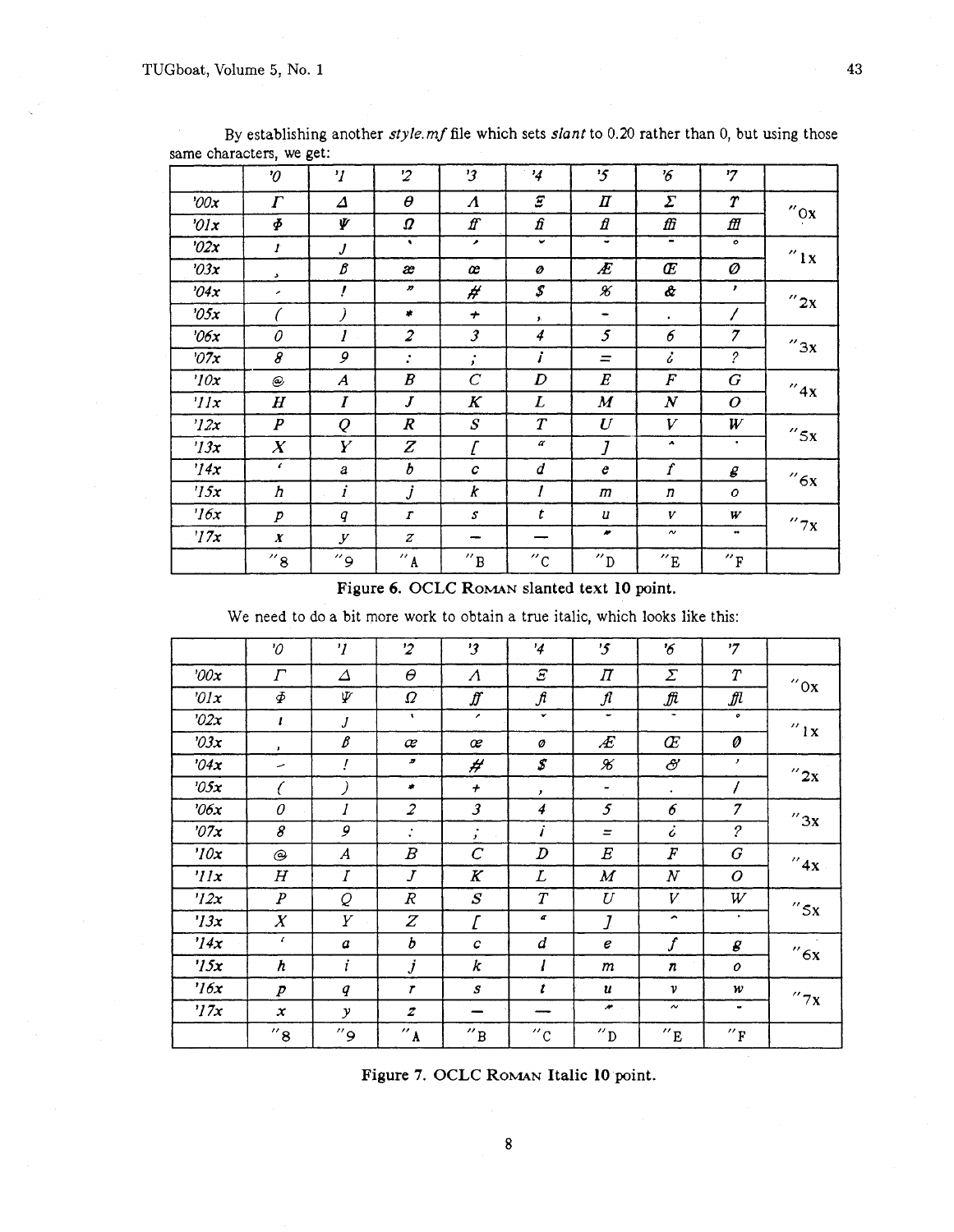All we needed to do this was to create a style.  $mf$  file which establishes a slant value of 0.20 and defines a set of slightly thinner pens than those used for text. We were able to use the same character forms by and large, except for the lower case letters. We also needed to make some changes in the character widths. However, the bit of extra work pays off; for by running these character routines with a *style.mf* file identical to the one used for italic except that it sets slant to 0, **we** get an **unslanted italic font.** 

Of course, not all the various fonts we want are produced with so few changes from standard text. Boldface, for example is not simply text written with broader pens; there are fundamental differences in several of the character forms, and the proportions in bold lettering are not merely the proportions of text scaled up. Happily, though, our file structure enables us to describe all these differences in the *style.mf, style\_ligatures.mf*, and style-setwidths. mf files, and to use the subroutines in base. mf.

This same state of affairs is what helps to make some fonts, which require almost a complete new set of character forms, to nevertheless have an **OCLC ROMAN** look to them. Consider, for example, the following:

|               | $\mathcal{O}$          | $\boldsymbol{\eta}$ | $\overline{2}$      | $\mathbf{3}$         | $\frac{1}{4}$            | $\mathbf{5}$   | '6                    | $7^{\prime}$        |                       |
|---------------|------------------------|---------------------|---------------------|----------------------|--------------------------|----------------|-----------------------|---------------------|-----------------------|
| 200x          | $\Gamma$               | Δ                   | $\Theta$            | Λ                    | Ξ                        | П              | Σ                     | $\mathbf T$         | $^{\prime\prime}$ Ox  |
| $\partial x$  | $\Phi$                 | Ψ                   | $\Omega$            | $\mathbf{v}$         | ж                        | Ъ              | Ъ                     | Э                   |                       |
| "02x"         | ٨Ь                     | «                   | $\mathbf{v}$        | $\mathbf{r}$         | ៴                        | ٠              |                       | $\bullet$           | $^{\prime\prime}$ 1 x |
| 2x            | $\mathbf{L}$           | $\gg$               | й                   | Ю                    | Ж                        | Ь              | Ъ                     | Э                   |                       |
| 04x           | $\lambda$              |                     | $\pmb{v}$           | ₩                    | \$                       | $\chi$         | &                     | $\mathbf{r}$        | $^{\prime\prime}$ 2x  |
| $\partial$ 5x |                        |                     | ۰                   | $\ddot{\phantom{1}}$ | $\mathcal{F}$            | $\blacksquare$ | $\bullet$             |                     |                       |
| $\partial 6x$ | $\mathbf 0$            | 1                   | $\overline{2}$      | 3                    | 4                        | 5              | 6                     | 7                   | ''3x                  |
| 27x           | 8                      | 9                   | $\ddot{\cdot}$      | ٠<br>$\mathcal{F}$   | H                        | $\equiv$       | ò                     | ?                   |                       |
| $\eta$ ox     | Й                      | A                   | E                   | Ц                    | Д                        | E              | $\Phi$                | $\Gamma$            | ''4x                  |
| $\eta x$      | X                      | И                   | Я                   | К                    | Л                        | M              | H                     | O                   |                       |
| ''12x         | $\boldsymbol{\Pi}$     | Ч                   | $\mathbf P$         | $\mathbf C$          | T                        | Y              | B                     | Щ                   | $''$ 5x               |
| '13x          | $\mathbf{I}\mathbf{I}$ | И                   | 3                   |                      |                          |                | $\blacktriangle$      | $\bullet$           |                       |
| '14x          | $\blacksquare$         | a                   | б                   | ц                    | Д                        | e              | Ф                     | $\Gamma$            | "6x                   |
| 15x           | $\mathbf{x}$           | и                   | я                   | ĸ                    | л                        | M              | н                     | $\mathbf{o}$        |                       |
| $\frac{7}{6}$ | п                      | ч                   | P                   | c                    | T                        | У              | B                     | Щ                   | "7x                   |
| $\frac{1}{2}$ | Ш                      | и                   | 3                   | -                    | $\overline{\phantom{0}}$ | n              | $\tilde{\phantom{a}}$ |                     |                       |
|               | $''$ 8                 | و″                  | $^{\prime\prime}$ A | $^{\prime\prime}$ B  | $^{\prime\prime}$ c      | $\alpha$       | $^{\prime\prime}$ E   | $^{\prime\prime}$ F | ---                   |

Figure 8. **OCLC ROMAN** compatible Cyrillic **10** point.

Despite their superficial dissimilarity, 'I' and 'I' are more nearly akin than 'I' and 'I'. (The second I in the preceding sentence is from Dr. Knuth's Computer Modern Roman alphabet.) The first pair share pens; they share serif routines; they share h-heights. The second pair share none of those things, and strike us as similar because they are, coincidentally, representations of the same English character.

The font family resemblance becomes more difficult to descry in non-text fonts like the math symbols font or the extensible symbols font.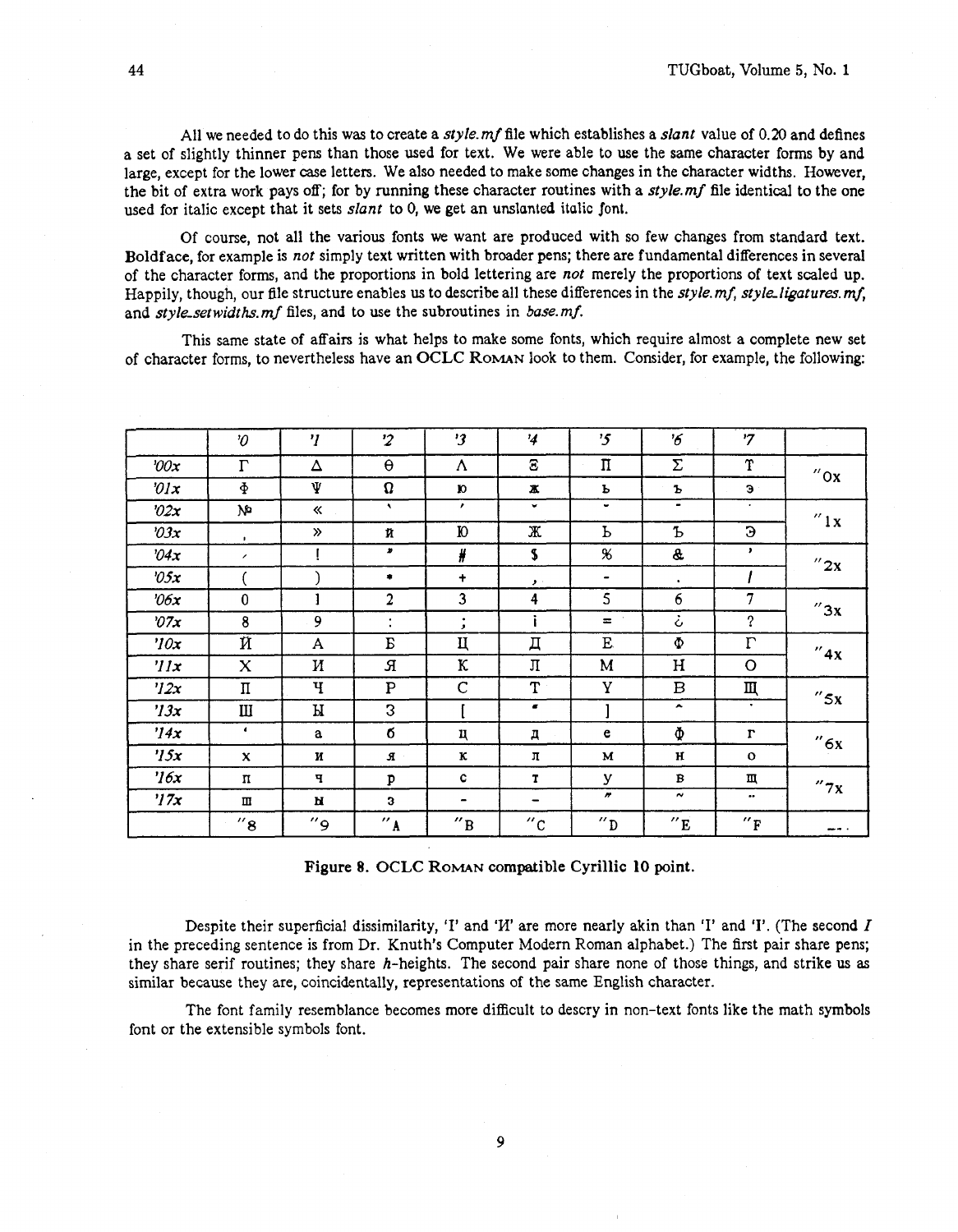|                                 | $\mathcal O$       | $\eta$             | $\overline{2}$                 | '3                       | $\frac{1}{4}$            | $\mathfrak{B}$            | $5^{\prime}$                               | $\mathbf{z}$                                                                                               |                       |
|---------------------------------|--------------------|--------------------|--------------------------------|--------------------------|--------------------------|---------------------------|--------------------------------------------|------------------------------------------------------------------------------------------------------------|-----------------------|
| 200x                            |                    |                    |                                |                          |                          |                           |                                            |                                                                                                            | $^{\prime\prime}$ ox  |
| $\partial x$                    |                    |                    |                                |                          |                          | $\mathop{\rm H}\nolimits$ |                                            |                                                                                                            |                       |
| ' $02x$                         |                    |                    |                                |                          |                          |                           |                                            |                                                                                                            | $^{\prime\prime}$ l x |
| 0.3x                            |                    |                    |                                |                          |                          |                           |                                            |                                                                                                            |                       |
| $\partial 4x$                   |                    |                    |                                |                          |                          |                           | $\sim$                                     |                                                                                                            | $^{\prime\prime}$ 2x  |
| $\partial \mathfrak{H} {\bf x}$ |                    |                    |                                |                          |                          |                           |                                            |                                                                                                            |                       |
| $\partial 6x$                   |                    |                    |                                |                          |                          |                           | ı                                          | L                                                                                                          | $^{\prime\prime}$ 3x  |
| $\partial\mathcal I x$          |                    |                    | $\mathbf{I}$                   | J                        |                          |                           | $\blacksquare$                             |                                                                                                            |                       |
| ' $10x$                         |                    |                    | ł                              | ł                        |                          |                           |                                            |                                                                                                            | $^{\prime\prime}$ 4x  |
| 'llx                            | $\oint$            | $\overline{\oint}$ | $\odot$                        | $(\cdot)$                | $\bigoplus$              | $\bigoplus$               | $\otimes$                                  | $\otimes$                                                                                                  |                       |
| '12x                            | $\sum$             | $\prod$            |                                |                          |                          | IJ                        | Λ                                          | $\vee$                                                                                                     | $^{\prime\prime}$ 5x  |
| $^{\prime}$ /3x                 | $\sum$             | FI                 | r                              |                          |                          | $\bigcup$                 |                                            |                                                                                                            |                       |
| '14x                            | $\mathbf{L}$       |                    | $\overline{\phantom{a}}$       | $\overline{\phantom{1}}$ | $\overline{\phantom{1}}$ | $\tilde{\phantom{a}}$     | $\sim$                                     | $\sim$                                                                                                     | $^{\prime\prime}$ 6x  |
| $\eta_{5x}$                     |                    |                    |                                |                          |                          |                           |                                            |                                                                                                            |                       |
| $\frac{7}{6}$                   | $\sqrt{}$          | $\mathbf{\hat{V}}$ |                                |                          |                          |                           | $\Gamma$                                   | $\begin{array}{c} \hline \end{array}$                                                                      |                       |
| 77x                             | $\uparrow$         | ↓                  |                                |                          | $\overline{\phantom{0}}$ | پ                         | $\boldsymbol{\textcolor{red}{\textbf{T}}}$ | $\mathsf{U}% _{T}=\mathsf{U}_{T}\!\left( a,b\right) ,\ \mathsf{U}_{T}=\mathsf{U}_{T}\!\left( a,b\right) ,$ | $^{\prime\prime}$ 7 x |
|                                 | $^{\prime\prime}8$ | و"                 | $\overline{''}$ $\overline{A}$ | $^{\prime\prime}$ B      | $^{\prime\prime}$ C      | $^{\prime\prime}$ D       | $^{\prime\prime}$ E                        | $\frac{\partial \mathbf{r}}{\partial \mathbf{r}}$                                                          |                       |

Figure 9. OCLC ROMAN compatible Extensible **Symbols** 10 point.

Nevertheless, it is underlying family resemblance among the 600-odd routines which compose the OCLC ROMAN family which enable apparently dissimilar fonts to work together harmoniously. Witness the following:

Í

45

 $10$ 

 $\zeta$  ,  $\zeta$  ,  $\zeta$